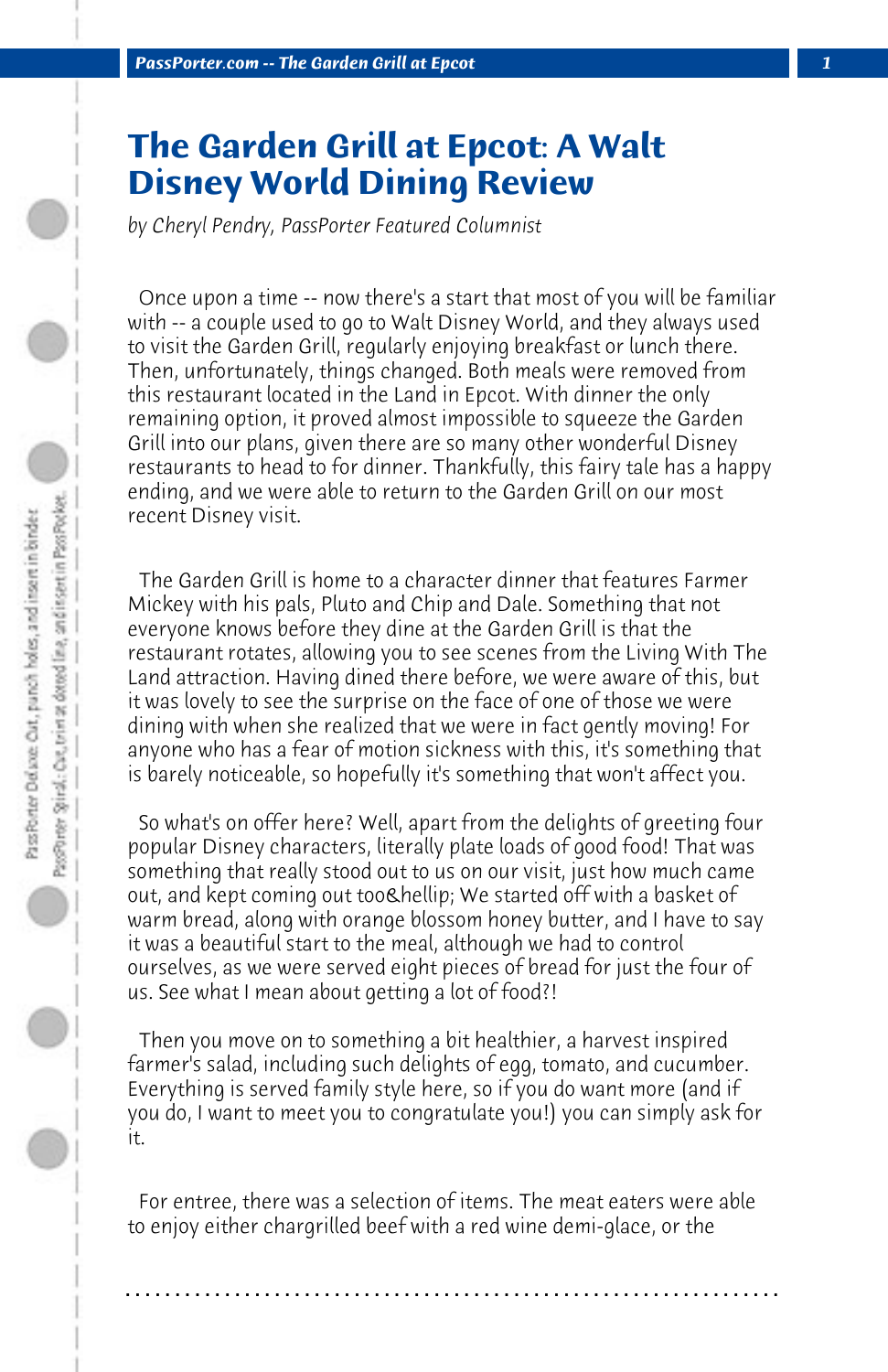roasted all-natural turkey breast with stuffing and a house-made gravy. However, there was still plenty for me, including the sustainable fish of the day, which on the day we visited was tilapia. Now have you ever been on Living With The Land and heard how the food they grow in here is served up at Walt Disney World restaurants? Well, guess where the tilapia came from? I think you've worked it out.

 For anyone who doesn't eat fish or meat, there was also a vegetarian option, which I did sample, although sadly I couldn't tell you what it was, as it didn't appear on the menu. The chef did tell me what it was (he came to speak to me about my allergies), but he reeled it off so quickly, unfortunately I didn't catch it. It was pleasant, although a little spicy for my taste, and perhaps the only minor disappointment of the whole meal.

 The side items were a little bit limited if you don't eat meat, as the buttermilk mashed potatoes came with a bacon and leek dressing, but at least I was able to enjoy the garden fresh vegetables, and it was hardly as if I needed lots of side dishes to fill up on, given how much had already appeared on our table by that point in the meal.

 Now here I must say a word about our server, Fiorella, who also insisted on bringing us items from the children's menu to try. I passed on the mac and cheese, as it doesn't do much for me, and I really have to be in the mood to have it, but the sweet potato fries were wonderful, and I thought it was a pleasant change to see something so unusual on a children's menu.

 We were also lucky enough to be able to sample the children's dessert, a cupcake with chocolate on top, and quite frankly, it was way too good for the youngest members of the family. It was wonderfully light, and I'd say better than the adult option, which was a seasonal skillet dessert. The night we were there it was a berry cobbler, and it was a lovely surprise to be able to sample such a dessert, given that many such cobblers often contain fruits that I'm allergic to.

 I have to say that I didn't particularly go into our dinner at the Garden Grill expecting a lot. Sure, I had some wonderful memories of meals there, but we were going back a number of years, and we all know how quickly restaurants can go downhill. Thankfully, that wasn't the case with the Garden Grill, but I still think, given the high quality (and quantity!) of the food here, that it's a crying shame that Disney doesn't open it back up for either breakfast or lunch, or preferably both. (Editor's Note: Beginning November 8, 2015, the Garden Grill will begin serving breakfast, lunch, and dinner!) However, there is hope, as it's been confirmed that the Garden Grill will once again be participating in the Candlelight Processional dining packages during the forthcoming holiday season, and as part of that, lunch will be available, as well as

**. . . . . . . . . . . . . . . . . . . . . . . . . . . . . . . . . . . . . . . . . . . . . . . . . . . . . . . . . . . . . . . . . .**